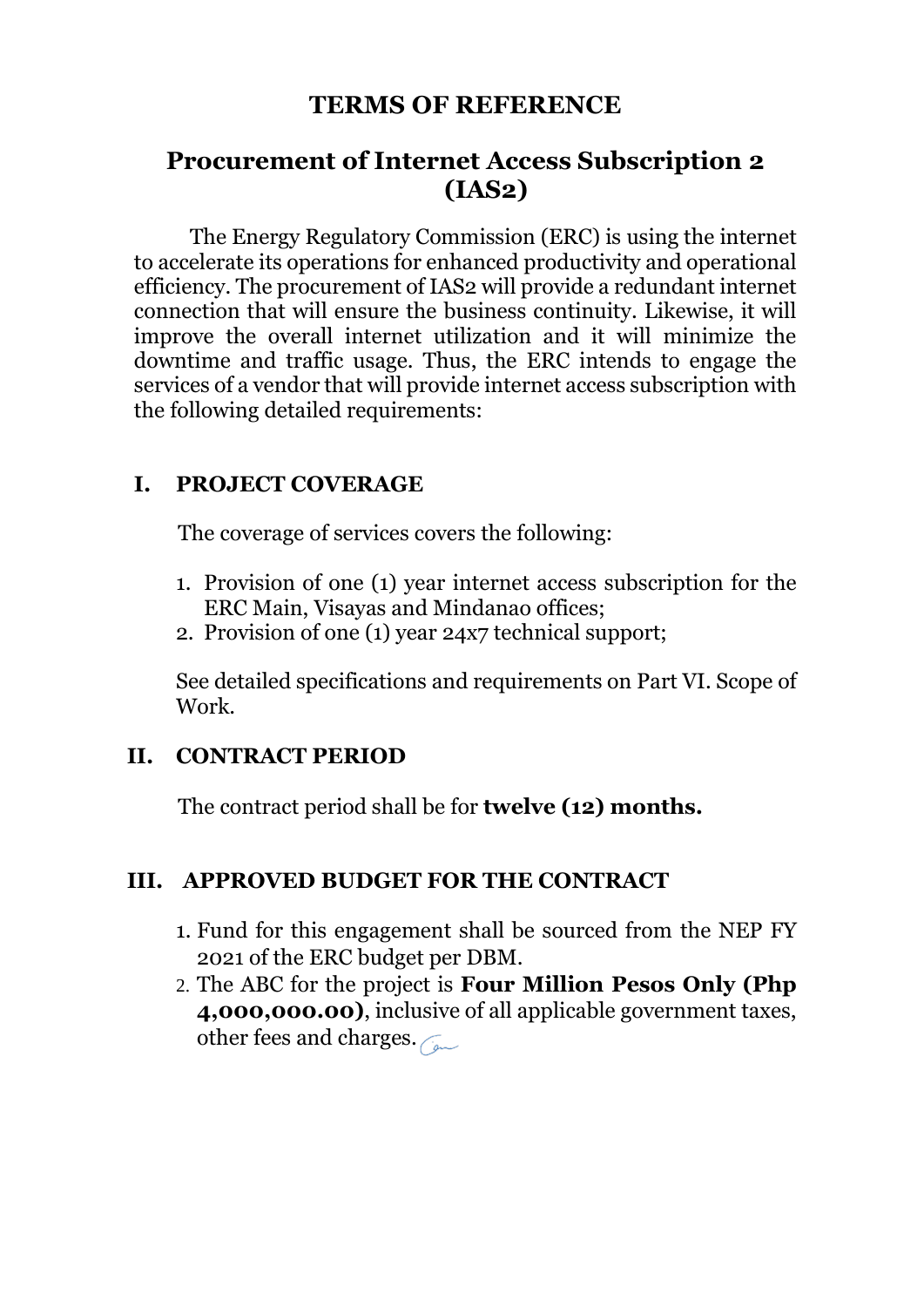# **IV. MODE OF PROCUREMENT**

The Mode of Procurement of the Energy Regulatory Commission's Internet Access Subscription shall be undertaken through Competitive Bidding pursuant to RA No. 9184 and its 2016 Revised IRR.

# **V. QUALIFICATIONS**

The Vendor should have the necessary eligibility, experience and expertise in providing the *Internet Access Subscription, to wit*:

#### **A. Technical Component Class "A" Documents Legal Documents**

- 1. Valid PhilGEPS Registration Certificate (Platinum Membership).
- 2. Registration certificate from Securities and Exchange Commission (SEC), Department of Trade and Industry (DTI) for sole proprietorship, or Cooperative Development Authority (CDA) for cooperatives or its equivalent document.
- 3. Mayor's or Business permit issued by the city or municipality where the principal place of business of the prospective bidder is located, or the equivalent document for Exclusive Economic Zones or Areas.
- 4. Tax clearance per E.O. No. 398, s. 2005, as finally reviewed and approved by the Bureau of Internal Revenue (BIR).

### **Technical Documents**

- 1. Statement of the prospective bidder of all its ongoing government and private contracts, including contracts awarded but not yet started, if any, whether similar or not similar in nature and complexity to the contract to be bid.
- 2. Statement of the bidder's Single Largest Completed Contract (SLCC) similar to the contract to be bid, except under conditions provided for in Sections 23.4.1.3 and 23.4.2.4 of the 2016 revised IRR of RA No. 9184, within the relevant period as provided in the Bidding Documents (FIVE YEARS).
- 3. Original duly signed Omnibus Sworn Statement (OSS); and if applicable, Original Notarized Secretary's Certificate in case of a corporation, partnership, or cooperative; or Original Special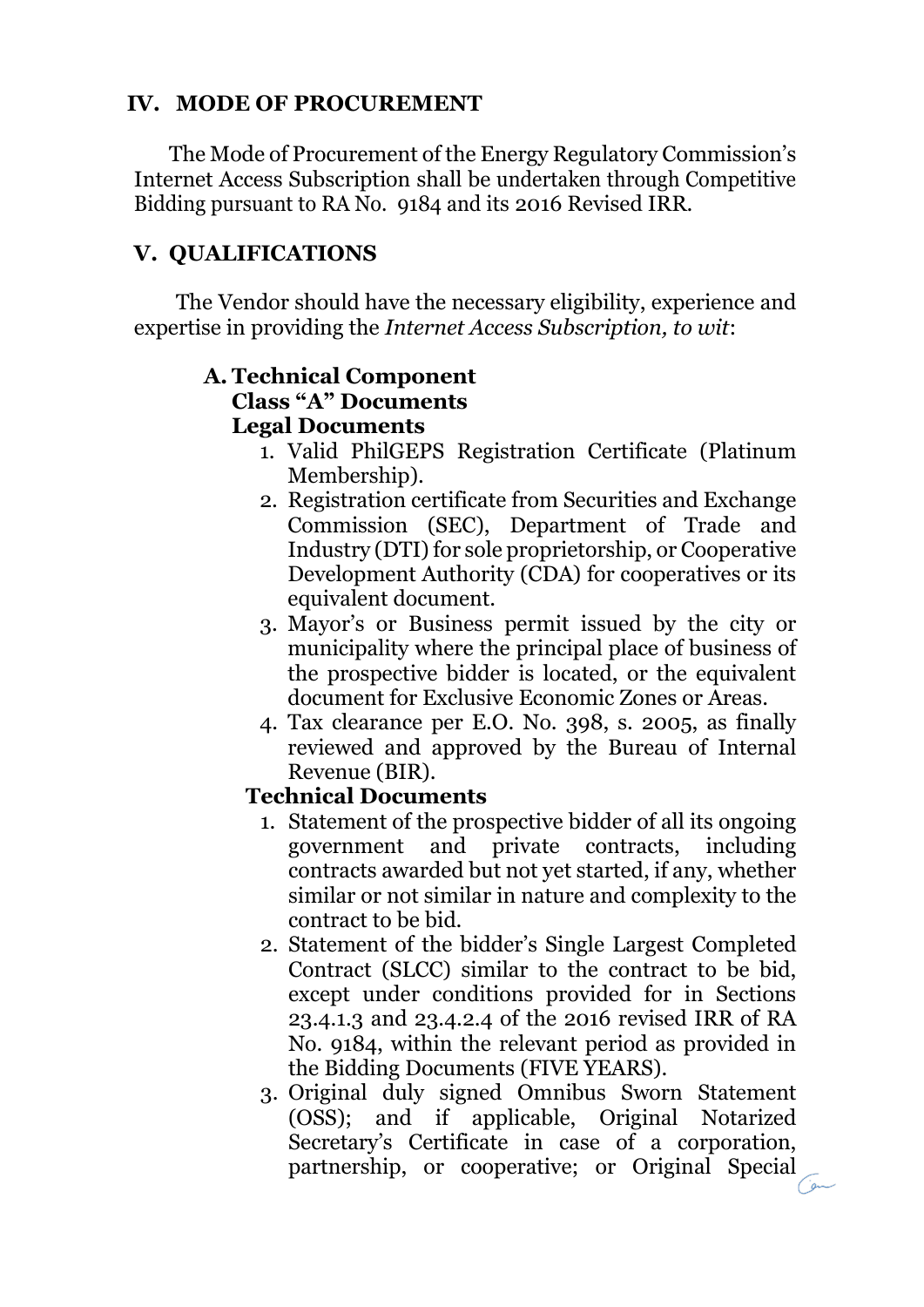Power of Attorney of all members of the joint venture giving full power and authority to its officer to sign the OSS and do acts to represent the Bidder.

### **Financial Documents**

- 1. The Supplier's audited financial statements, showing, among others, the Supplier's total and current assets and liabilities, stamped "received" by the BIR or its duly accredited and authorized institutions, for the preceding calendar year which should not be earlier than two (2) years from the date of bid submission.
- 2. The prospective bidder's computation of Net Financial Contracting Capacity (NFCC); or A committed Line of Credit from a Universal or Commercial Bank in lieu of its NFCC computation.

## **Class "B" Documents**

3. If applicable, a duly signed joint venture agreement (JVA) in case the joint venture is already in existence or duly notarized statements from all the potential joint venture partners stating that they will enter into and abide by the provisions of the JVA in the instance that the bid is successful.

# **B. Financial Component**

- 1. Original of duly signed and accomplished Financial Bid Form.
- 2. Original of duly signed and accomplished Price Schedule(s).

# **VI. SCOPE OF WORK**

## **1 Lot– Internet Access Service Subscription for January 1, 2021 to December 31, 2021 with the following specifications:**

- 1. 100 mbps Internet Access Service for the ERC Main Office which includes:
	- On-Line MRTG access
	- NTU/Modem
	- 16 Class C IP Addresses
	- Maintenance of 1 Secondary DNS
	- One time set up of Primary and Secondary DNS
	- 24x7 support and helpdesk (Windows Platform Support)
	- $\triangleright$  Quarterly Bertest (Leased Line)
	- $\triangleright$  Technical Support operating 24x7 availability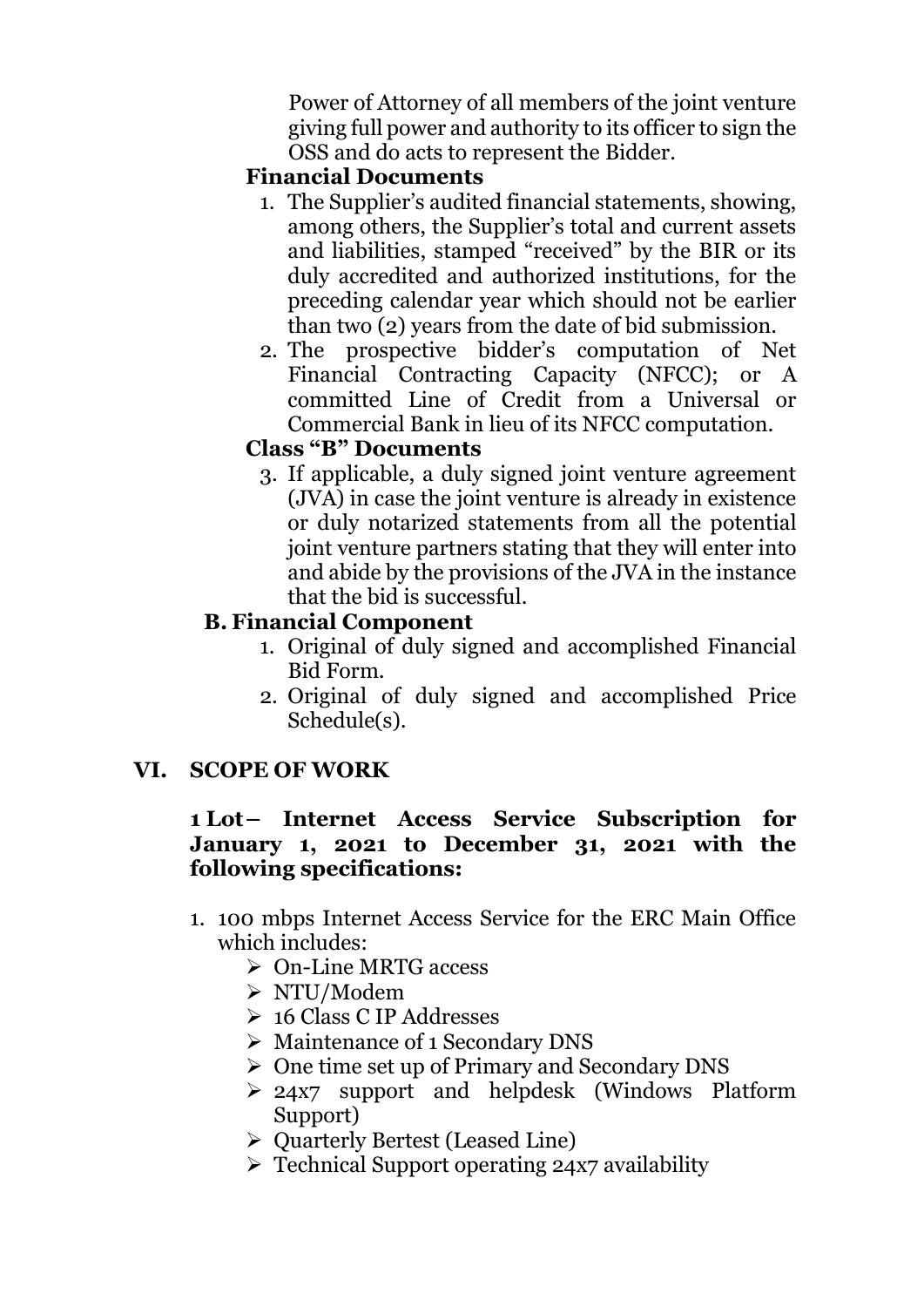- 2. 20 mbps Internet Access Service for the VAOD Office Cebu which includes:
	- On-Line MRTG access
	- NTU/Modem
	- $\geq$  /29 IP Block (6IPs)
	- Maintenance of 1 Secondary DNS
	- One time set up of Primary and Secondary DNS
	- 24x7 support and helpdesk (Windows Platform Support)
	- > Quarterly Bertest (Leased Line)
	- Technical Support operating 24x7 availability
- 3. 20 mbps Internet Access Service for the MAOD Office Davao which includes:
	- On-Line MRTG access
	- NTU/Modem
	- $\geq$  /29 IP Block (6IPs)
	- Maintenance of 1 Secondary DNS
	- One time set up of Primary and Secondary DNS
	- ▶ 24x7 support and helpdesk (Windows Platform Support)
	- $\triangleright$  Ouarterly Bertest (Leased Line)
	- Technical Support operating 24x7 availability
- 4. Internet Service Providers (ISPs) other than the ERC's existing and current ISP for the purpose of redundancy connection/failover.
- 5. The contract to be awarded shall correspondingly be adjusted to cover only the remaining period, and payment shall be made only for the services actually rendered by the contractor during the said period.
- 6. Contractor must be able to transfer services and infrastructure, should ERC operations in Metro Manila, Visayas, and/or Mindanao transfer to a new location, subject to prior notification. Note that there should be no extra or additional cost to the ERC if the infrastructure is already existing in the new building location, as this would just be a matter of switching the connectivity, setup, etc.
- 7. For last mile connection/setup, third party providers are allowed to set-up physical infrastructure but contractor shall provide the internet service.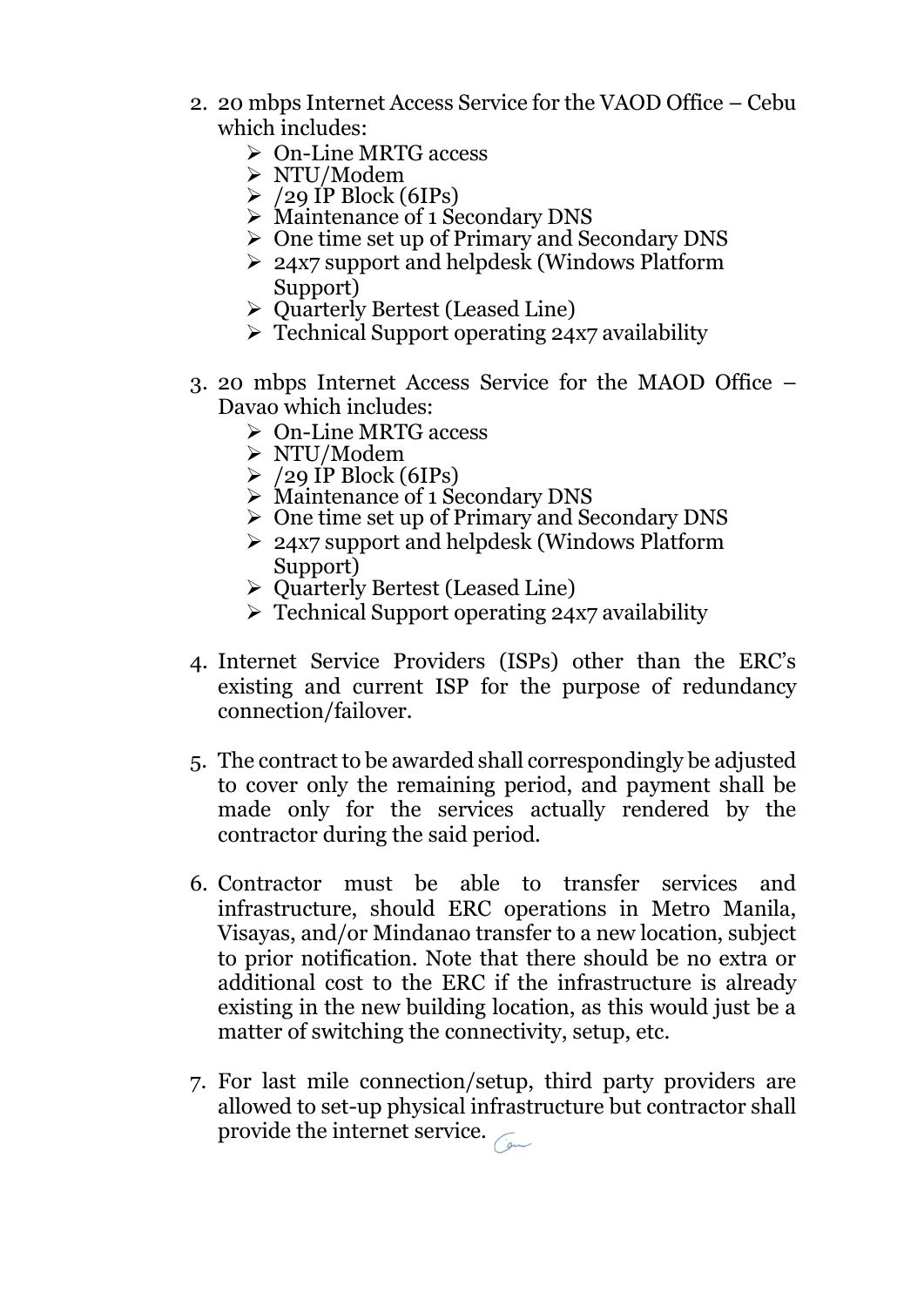8. Contractor must ensure that service provider's representatives are physically and mentally fit to perform the work and compliant with ERC Health protocols.

#### **VII. DELIVERY DATE**

Within (a) seven (7) days if Contractor has existing infrastructure or (b) thirty (30) days if Contractor has no existing infrastructure in the area, after receipt of Notice to Proceed (NTP).

#### **VIII.TERMS OF PAYMENT**

Payment to the vendor is on a monthly basis and shall be made upon submission of billing statement, duly accomplished inspection and acceptance report forms and other documentary requirements.

#### **IX. LIQUIDATED DAMAGES**

- 1. Where the Contractor/Vendor refuses or fails to satisfactorily complete the work within the specified contract time, plus any extension time duly granted and is hereby in default under the contract, the Contractor shall pay ERC for liquidated damages, and not by way of penalty, an amount, as provided in the conditions of the contract, equal to one tenth  $(1/10)$  of one percent  $(1%)$  of the cost of the unperformed portion for every day of delay. The maximum deduction shall be ten percent (10%) of the amount of the contract, of which ERC may rescind or terminate the contract, without prejudice to other courses of action and remedies available under the circumstances such as but not limited to forfeiture of performance security and/or blacklisting of the latter.
- 2. For entitlement to such liquidated damages, ERC need not prove the damages actually incurred. Said damages in any amount shall be deducted from any money due or which may become due the Contractor under the Contract and/or collect such liquidated damages from the retention money or other securities posted by the Contractor at ERC's convenience.  $\sqrt{g}$